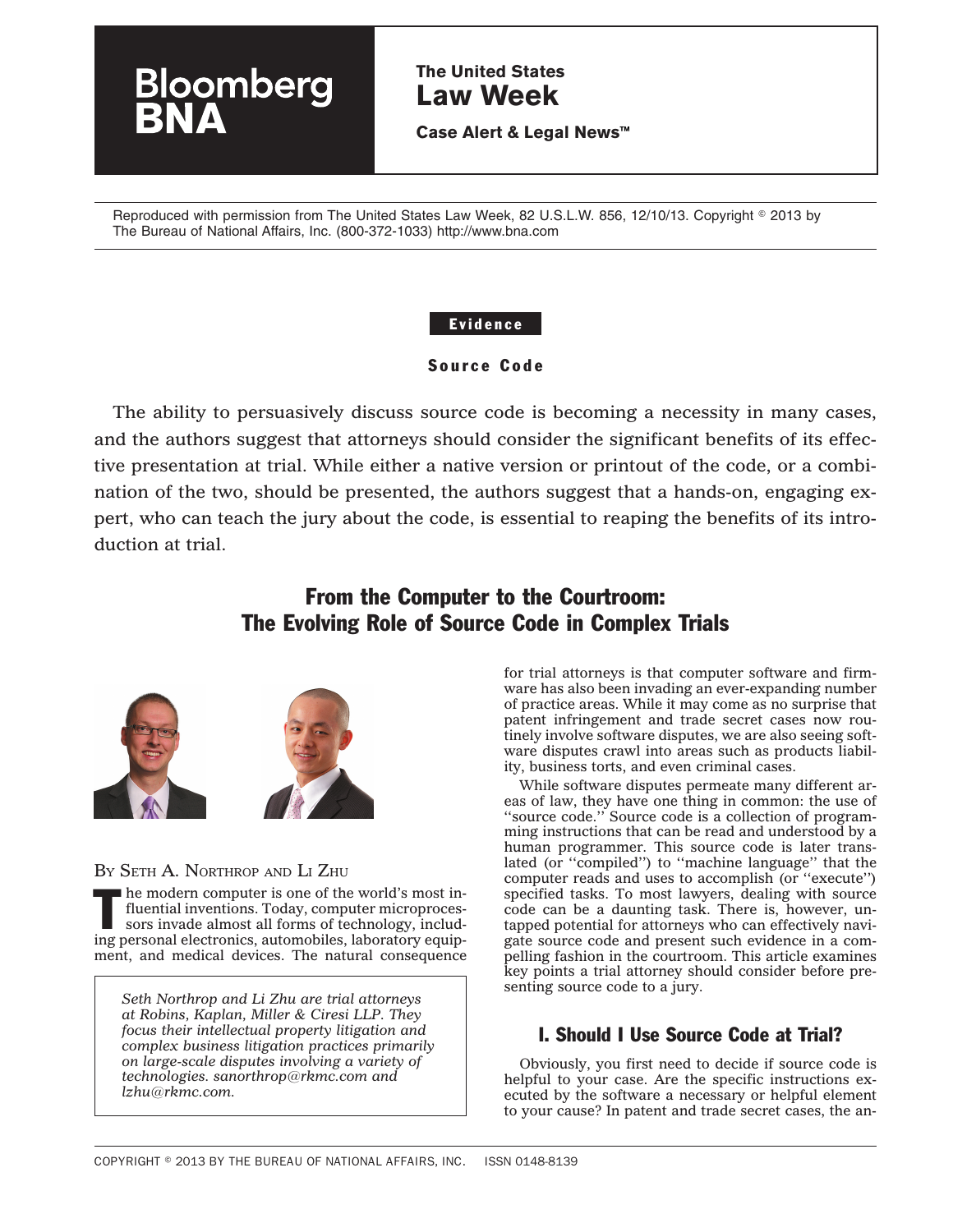swer to this question is often fairly obvious. In many other cases, the observable use of the software may be sufficient to prove your point. You may be concerned mainly with the *results* of the operation of the software. This could be a situation in which you wanted, for example, to show the jury that the execution of the software causes a repeatable error. But even in these cases, there may be a distinct advantage to ''looking under the hood'' of the software by analyzing the underlying source code.

A critical element of persuasion is revealing *why* something happened. People, jurors in particular, typically search for the ''why.'' Source code can often supply the answer. Careful consideration should be given to whether the underlying computer code can persuasively answer the question of *why* the software operated in the manner it did, even if it is not strictly necessary to prove the case. Given the high cost and complexity of source code discovery, you will have to weigh those benefits early in the case. As the Court of Appeals for the Federal Circuit has explained, a single version of source code may comprise millions of lines of text on paper.<sup>1</sup> The relevant information can be the proverbial needle in a haystack.

In weighing the potential benefits of introducing code, it is important to remember that source code is usually something that jurors do not understand. Too often, however, trial attorneys rely on this as the sole reason to exclude source code from the trial arsenal. While it is certainly true that jurors see source code as an alien language, it would be shortsighted to miss the potential benefits related to that fact. As discussed in more detail below, source code presents a chance to "teach" the jury. While teaching a jury about source code walks the fine line between interesting and boring, a charismatic expert may engage the jury in a surprising fashion through a skilled presentation.

## II. How Do I Introduce Source Code Into Evidence?

Once you decide to rely on source code at trial, you will have to grapple with the mechanics of actually introducing the code into evidence. There are generally two ways that source code can be introduced into evidence. First, an expert can indirectly introduce the source code by providing an explanation of his or her review of the code. Even if the source code itself is not admitted into evidence, the expert, subject to cross examination, will likely be able to discuss his or her opinions regarding the operation of the source code under Federal Rule of Evidence 703. Second, the source code itself can be introduced into evidence.

Practically speaking, the introduction of source code through expert testimony is often the most common and most important evidence relating to source code, because lay jurors will not likely be able to read and understand source code by itself. The actual *presentation* of this code is more challenging and is addressed in the next section. The procedure for introducing expert testimony regarding code is fairly straightforward and likely understood by most trial lawyers. The process gets tricky, however, when introducing the source code itself into evidence.

If you decide to admit the underlying source code itself into evidence, it is important to first consider the format in which you will submit the code to the court: printouts or native format. Printouts and native versions of source code each have advantages and drawbacks. Many trial lawyers and judges without programming experience will assume that simply printing out source code will suffice. After all, source code files are simply text files that can be printed out with corresponding line numbers, just like a regular word processing document. Sometimes, this is true. In these cases, a printout can be reviewed by a deliberating jury without need for a computer or an understanding of how to navigate electronic versions of code. This could be particularly useful if the jury is comparing specific lines of source code for similarities, as in a copyright or trade secret case, or when a jury is looking at certain comments made in the source code itself.

The problem with relying on printouts of source code is that the vast majority of software programs rely on many, sometimes thousands, of separate source code files. Printing out one source code file may not tell an expert even a fraction of how the software would perform when it is executed. Even very discrete software tasks may require walking through several different source code files. While well-organized printouts of the source code may be manageable on direct examination, cross-examination could be incredibly hard to follow and laborious without using the source code in its native format. Consequently, best practice dictates that a native version of the source code should at least be available at trial, if not introduced into evidence.

Best practice dictates that a native version of the source code should at least be available at trial,

#### if not introduced into evidence.

The safest course of action would be to introduce a combination of both native files and printouts. Native format documents can be encrypted and placed on an electronic media such as an external hard drive, thumb drive, or optical disc for submission to the court. This solution allows the witness to testify from a complete and navigable version of source code in admitted form. Then, for those specific files that may be particularly important to send to the jury room or quote in a posttrial or appellate brief, the proponent of the evidence can print out a copy and submit that as evidence.

When introducing printouts of source code, format matters. Many different types of software allow you to print source code in color-coded form so that experts, the jury, and the court can easily identify key components of the software, including function names, variables, and source code comments. Likewise, many types of software ensure that source code is printed with consistent indention. Although on its face this may seem inconsequential, readability of the software can be the difference between the jury/judge understanding how the source code operates or getting lost in the complexity of the code.

Sometimes, one side may object to the submission of native versions of source code based on confidentiality

<sup>1</sup> *Lucent Techs., Inc. v. Gateway, Inc.*, 580 F.3d 1301, 1332 (Fed. Cir. 2009).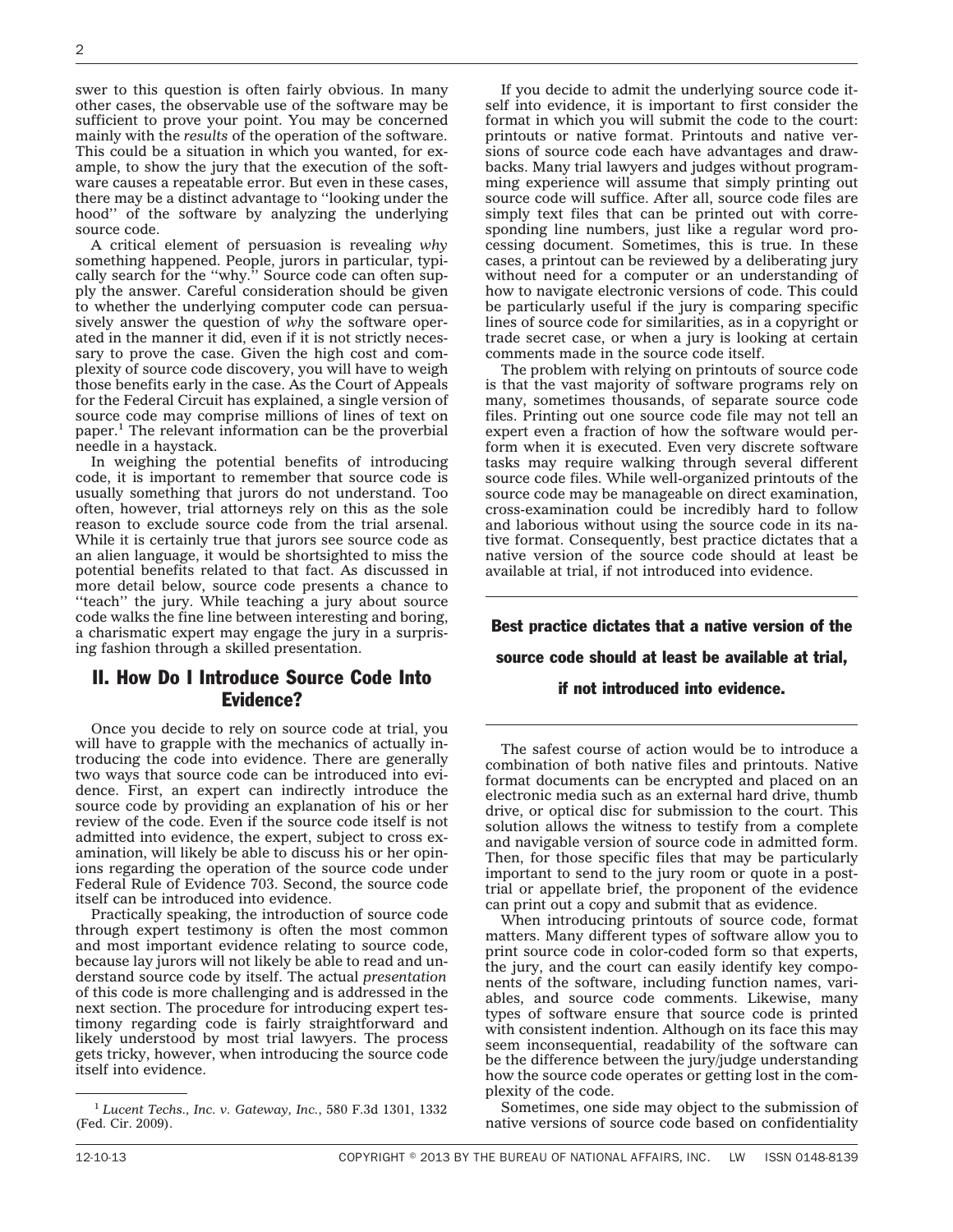concerns. In those instances, it is prudent for the parties to attempt to agree, before trial, on how the information will be admitted. One solution is to allow the use of the native version of source code as a demonstrative at trial, and then allow the proponent to submit as evidence printouts of any of the code that was discussed by the witness on direct or cross examination. Even if the parties agree, it is a very good idea to address these concerns and possible solutions with the court during the pre-trial hearing. $<sup>2</sup>$ </sup>

### III. How Should I Present the Source Code at Trial?

Of course, the key for a trial lawyer is determining how to present source code to the fact-finder in a persuasive manner. The most skilled trial lawyers will be able to capitalize on the opportunity to teach a jury about source code without boring them with too many mundane or complex details. The presenter must strike a balance by finding the right mix of show-and-tell. Some trial lawyers believe that trying a case is one part science and two parts art. As such, this section cannot provide a formula for success. It does, however, provide a few useful tools for practitioners to draw from when preparing their presentations.

Obviously, choosing the right expert witness is critical. No matter the practice area, cases are often won or lost based on expert testimony. Thus, counsel must select an expert that will resound with the jury—an expert who can both teach and persuade. Given the complicated nature of source code, it is crucial that the expert not be merely a ''talking brain'' in the courtroom. To be persuasive, the expert must be ''hands on'' and should, if possible, manipulate the source code through demonstrations to effectively explain the subject matter.

There are various techniques that can be used for presenting code. First and foremost, it is important to give the jury a concrete understanding of what the code actually does. This should usually involve, if at all possible, a demonstration of the result(s) of executing the software created by the source code. This likely requires a demonstration, in the courtroom, of how a product works when its software receives certain inputs or commands. This allows the jury to conceptualize the observable results of executing the code.

One technique is to supplement, or even replace, the in-court demonstration with a previously recorded demonstration that can be admitted into evidence. For example, screen capturing software can be used to capture a video recording of everything that a user does on a computer screen. This allows an expert or deponent to input various commands into a software program and show the result of those commands on the screen. Similarly, a witness could video-record the operation of a product or mechanical device to show how the software operates in practice. Rules  $901(b)(3)$  and  $(b)(9)$ can allow the introduction of such evidence, which provides a significant advantage over a demonstrative.

The same screen capture technology can be used during adverse depositions and presented at trial so the jury can see specific code being talked about by the witnesses. If a trial attorney can send video evidence of the operation of software back with the jury during deliberations, this will likely result in a significant persuasive advantage as compared to the mere demonstration of the product in the courtroom.

Once a demonstration of the observable execution of the software has been presented, it is time for the expert to focus on the particular source code that may help your case. The most important point in this process is to keep the jury engaged with visuals. If the witness takes more than five minutes discussing the code alone, without visual or physical demonstrations to supplement the discussion, then you are likely boring the jury.

One suggestion, in a case involving a significant amount of code, is for the expert to take a brief opportunity to introduce the very basic concept and operation of source code to the jury. For example, the expert can explain the purpose of source code and prepare a very simple and short example of how source code works. In computer programming tutorials, this demonstration typically involves writing a less than five-line source code file that, when executed, writes ''Hello World'' to the computer screen. In a matter of minutes, an expert could teach the jury the very simple steps that a programmer would take to write and execute the code in order to produce a tangible result. A basic presentation, as described, helps seize an opportunity to teach jurors how source code works in an easy to understand way. Most importantly, your expert witness has an opportunity to teach, which can pay huge dividends in terms of gaining credibility with the jury.

First and foremost, it is important to give the jury

### a concrete understanding of what the code

#### actually does.

After a basic presentation, it will be necessary to direct the expert to a discussion of much more complicated lines of code. Practitioners should consider how they will incorporate visuals into each step of the source code testimony. The graphic could simply be a demonstration of a certain task performed by the product. Alternatively, the graphic could be an animation that allows the jury to visually understand what is happening when the software executes a particular function from the source code. This can involve a depiction of, for example, information flowing from one component within a product to another.

Even a simple PowerPoint slide can assist in reducing the complexity of the code. If you can integrate enough visuals with step-by-step expert testimony regarding how the source code works, then you will be able to maximize the perception that the expert's analysis was thorough, credible, and impressive without lulling the jury to sleep.

If the trial involves many different products that contain different, albeit similar, software, it may make sense to use a Federal Rule of Evidence 1006 summary. The expert can detail how he or she reached his or her opinions using a single device. Then, the expert can in-

<sup>2</sup> *Kelora Sys., LLC v. Target Corp.*, No. C 11-01548 CW (LB), 2011 U.S. Dist. LEXIS 96724, at \*19 (N.D. Cal. Aug. 29, 2011) (stating that source code is ''highly confidential, technical information'').